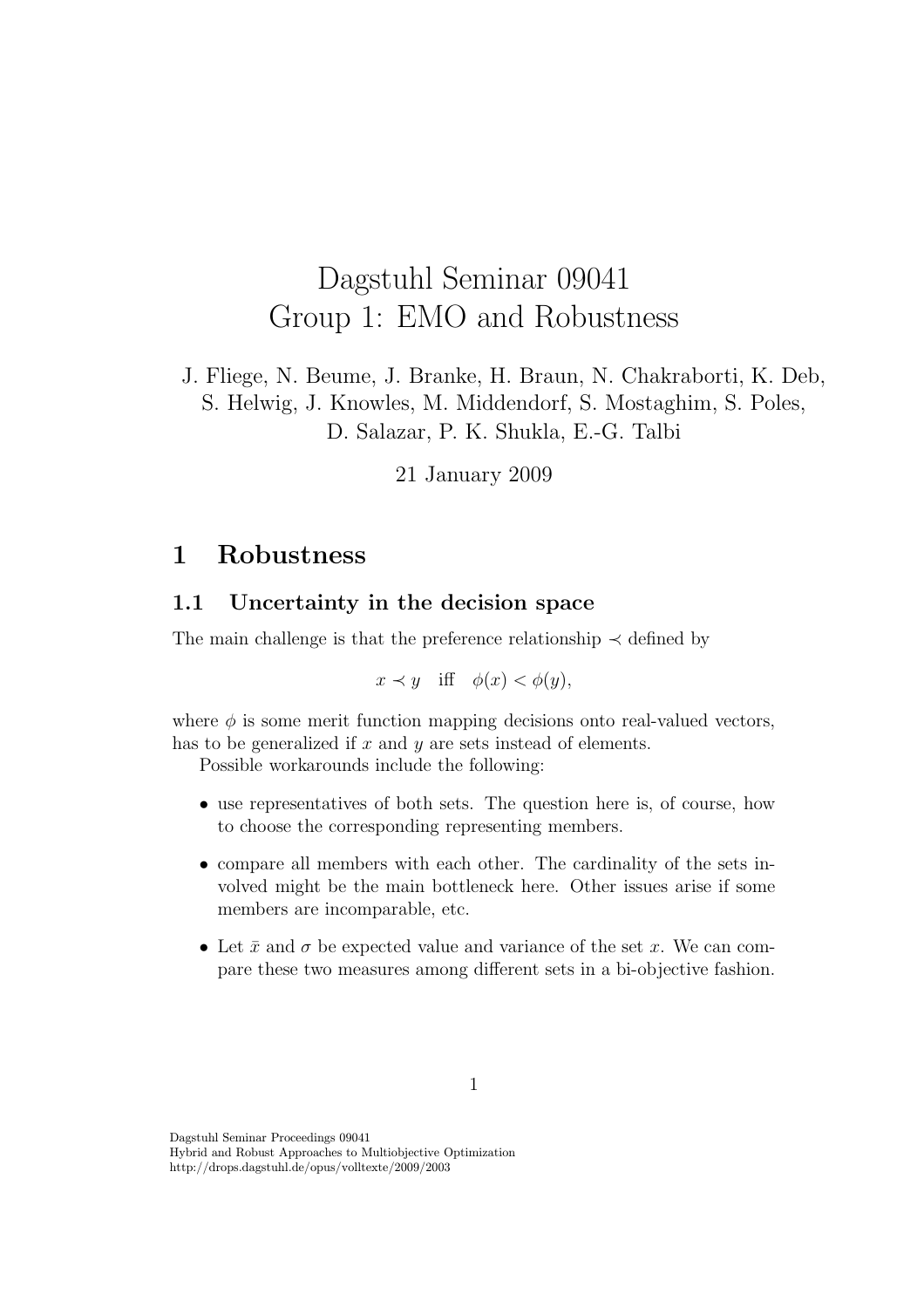### 1.2 Uncertainty in objectives and constraints

We propose the following tentative definition of robustness with respect to the objectives:

a solution  $x$  is called robust if small changes in  $x$  incur small changes in  $f(x)$ .

Here, "small" corresponds to a prespecified threshold of the DM.

Uncertainty (especially noise) in the constraints gives rise to the issue of reliability. We explain reliability in the last section, where we will also propose to solve uncertainty in the constraints by chance-constrained optimization.

### 1.3 Further Issues

Finally we would like to mention two further issues.

- Inverse problems: in this scenario, the Pareto-front is given, and the DM would not like to go beyond a certain distance from the front. What is the maximum perturbation allowed in the uncertainty?
- Uncertainty in the cone the DM is using leads to the necessity to find the corresponding "robust" part of the Pareto-front.

### 2 Flexibility

How to define flexibility:

$$
\min_x E_\alpha(f(T(\alpha, x)))
$$

x: decision  $\alpha$ : info from environment (random) T: transformation function (taking care of flexibility)  $f$ : quality function

Robustness:  $T = id$ . (no flexibility) Also interesting:  $T \in \mathcal{T}$ . Typical examples:

1. Network optimization with technological changes. A network (to be designed) needs to be robust wrt to technological changes, i.e. protocol changes, routing changes etc. These changes are encoded in the transformation function T.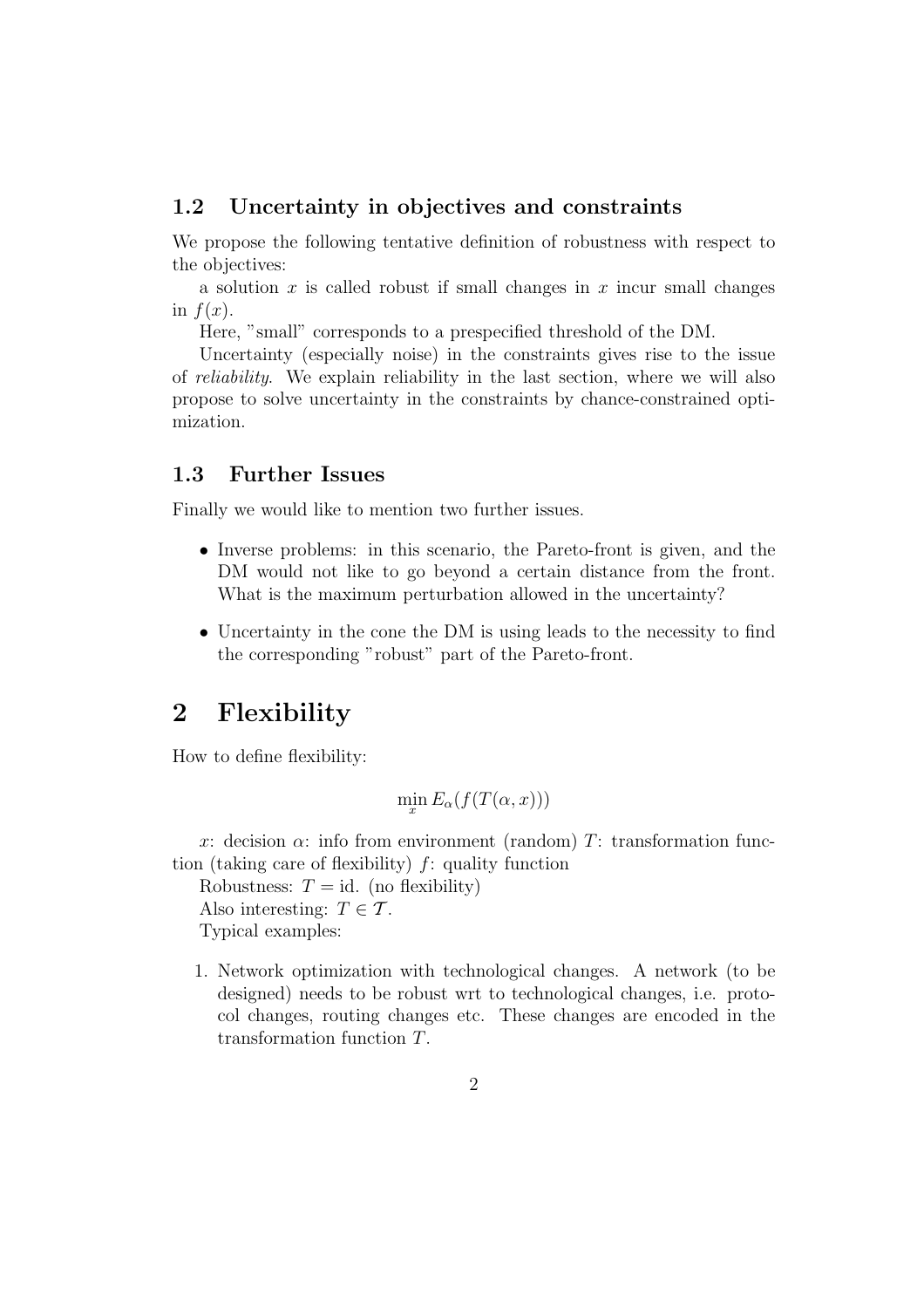- 2. TSP. New customer arrives at some place, solution already found for the TSP needs to be adapted in a flexible way.
- 3. Path-finding for autonomous robots. Moving obstacles leads to the necessity to update the optimal route found.

Research challenges:

- 1. iterate T (build up a time-dependent path of solutions). What is the optimization criterion? How to measure optimality? What about the constraints over time?
- 2. Trade-off between flexibility and solution quality?

# 3 Approaches to Handle Uncertainty

#### 3.1 Uncertainty in the problem formulation

The basic concept of uncertainty arises by a set-valued mapping from the decision space into the value space: points are mapped into sets, whose shape and form is not necessarily a priori known by the user of the model or the decision maker. Likewise, the mapping that maps points from the decision space into the constraint space (where feasibility resp. infeasibility is measured) is also set-valued.

Uncertainty in the cost (i.e. in measuring the fitness) can usually be estimated by sampling the cost several times at a particular point. One can then either take the mean or factor the samples into the multiobjective problem by using the concept of stochastic dominance. Note that sampling can be time-consuming.

Vincke distinguished between four different types of robustness. In a similar vein, we distinguish between three different types of criteria that have to be taken into account when handling uncertainty. These criteria can, for example, be added to the given list of criteria of a multiobjective optimization problem. Each criterion operates on the decision space, i.e. each criterion maps a decision on a numerical value. The criteria are

• risk: roughly defined as the conditional expectation of becoming infeasible under random perturbations of the given decision. More precisely, probabilities of perturbations are multiplied with a measure of infeasibility.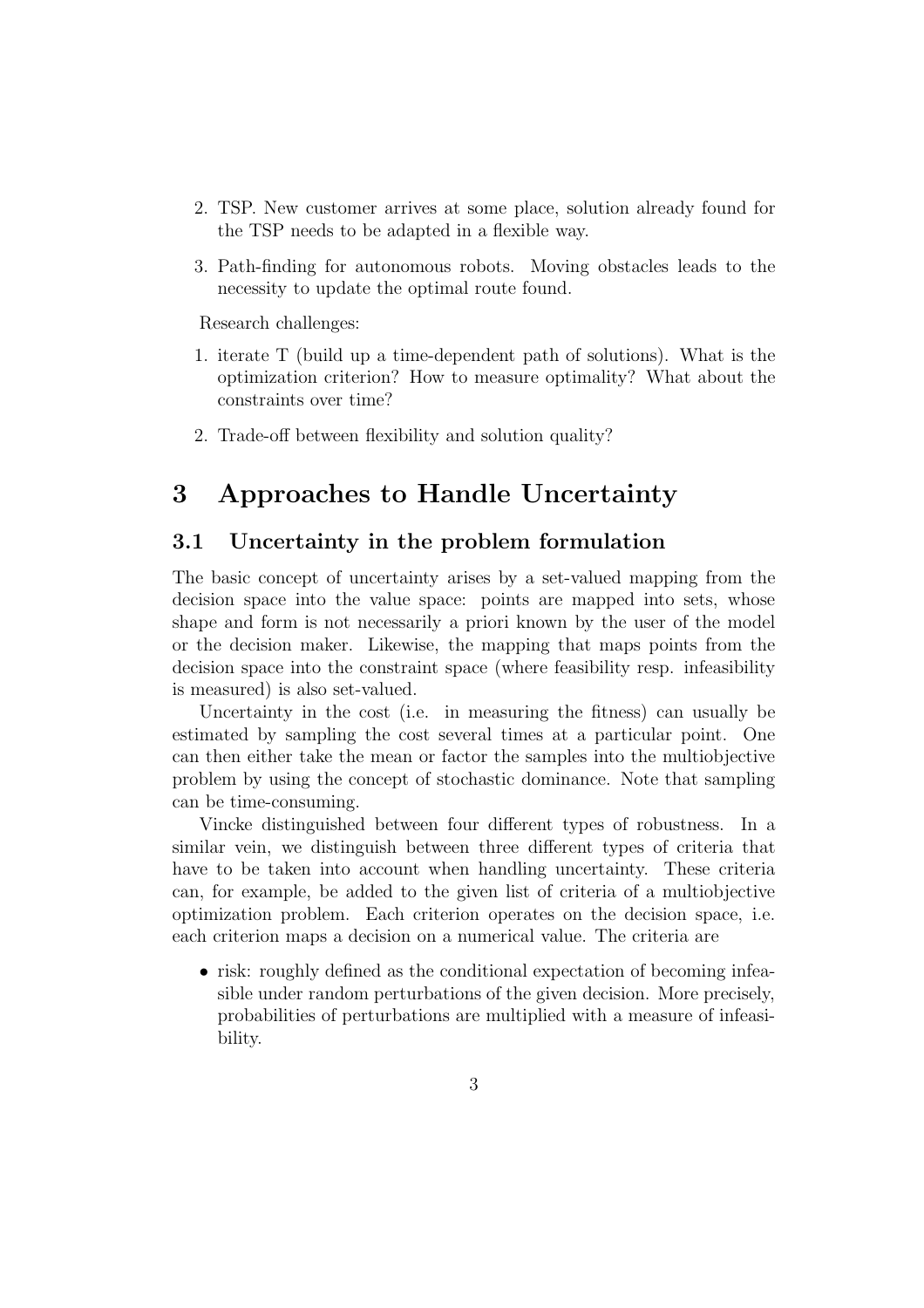- reliability: while similar to risk, the measure of infeasibility used here is simply a value of 1 for infeasibility and a value of 0 for feasibility. As such, reliability measures the volume of space that can be reached by perturbations that lead to infeasibility.
- robustness: while risk and reliability measure a quality corresponding to feasibility, robustness measures a quality corresponding to the given objectives of a multiobjective optimization problem. Roughly, 100% robustness is not always necessary. Robustness with respect to the preferences of the decision maker can also be taken into account here.

Note that we omit a formal definition of risk, reliability, and robustness —and this on purpose. While we highly value examples enlightening the reader in what precisely is meant by a particular term we believe it to be to early to constrain oneself to a particular definition at the present state of affairs. Instead, we would like to reiterate again that there are various ways to measure the quality of a particular approach to handle uncertainty.

There is a clear trade-off between optimality of a given point and its robustness: quite often, it seems that one can gain a certain amount of robustness by giving up Pareto-optimality and moving to a dominated point instead. We believe that decision makers should be aware of this.

### 3.2 Uncertainty in reformulating the model

The two main problems with uncertainty when reformulating the model is underestimation resp. overestimation. There is a clear tradeoff here between accuracy of a model and the complexity of it. Again, the user of the model and the decision maker need to be aware of it.

### 3.3 Typical algorithmic approaches

A general algorithmic framework can be as follows. The problem

$$
\begin{aligned}\n\min \qquad & f(x, \theta) \\
\text{s.t.} \qquad & g(x, \theta) \le 0\n\end{aligned}
$$

with random parameter  $\theta$  can be replaced by a problem with objective

$$
\min R(f(x, \theta), x, U(x))
$$